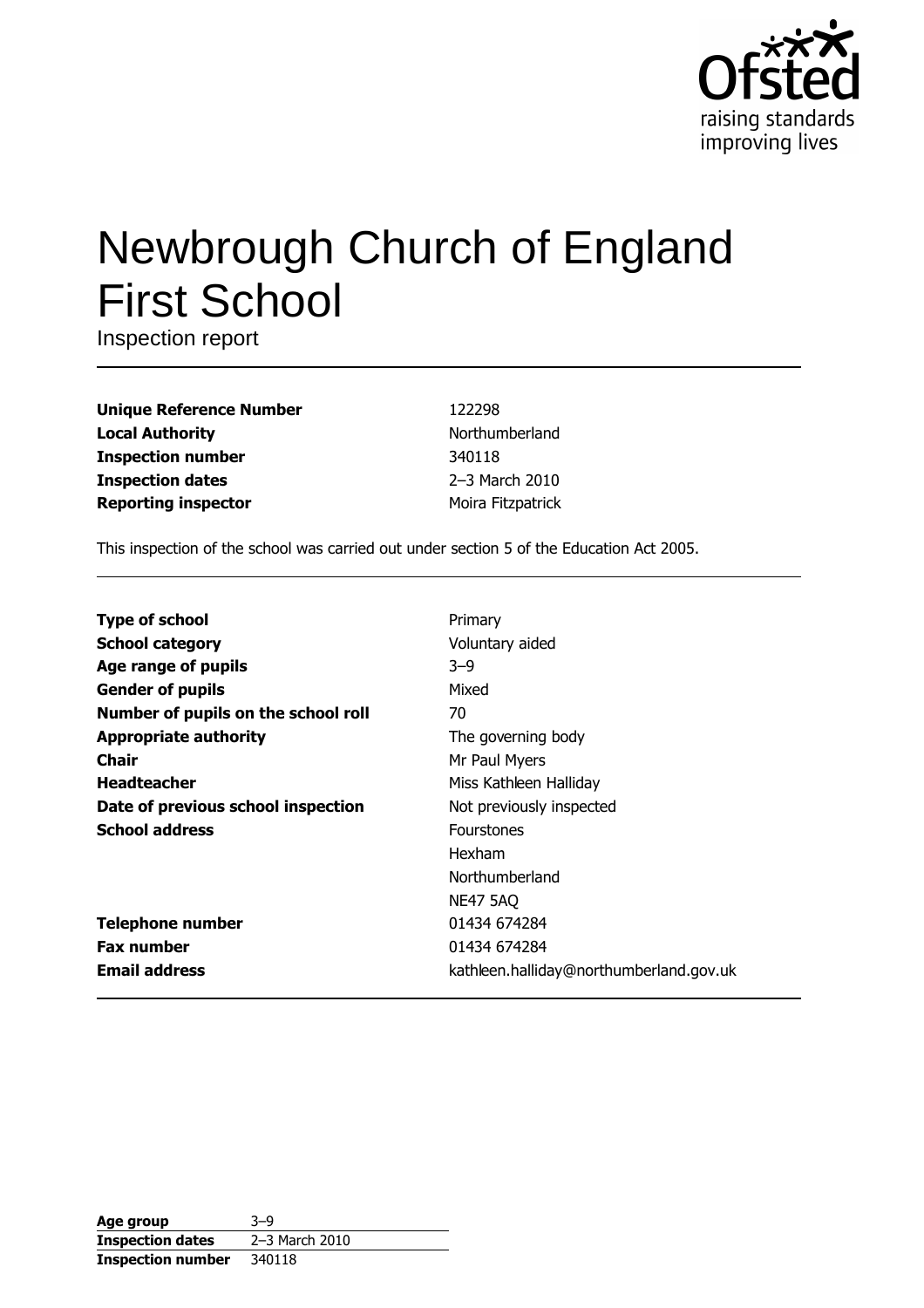The Office for Standards in Education, Children's Services and Skills (Ofsted) regulates and inspects to achieve excellence in the care of children and young people, and in education and skills for learners of all ages. It regulates and inspects childcare and children's social care, and inspects the Children and Family Court Advisory Support Service (Cafcass), schools, colleges, initial teacher training, work-based learning and skills training, adult and community learning, and education and training in prisons and other secure establishments. It rates council children's services, and inspects services for looked after children, safequarding and child protection.

Further copies of this report are obtainable from the school. Under the Education Act 2005, the school must provide a copy of this report free of charge to certain categories of people. A charge not exceeding the full cost of reproduction may be made for any other copies supplied.

If you would like a copy of this document in a different format, such as large print or Braille, please telephone 08456 404045, or email enquiries@ofsted.gov.uk.

You may copy all or parts of this document for non-commercial educational purposes, as long as you give details of the source and date of publication and do not alter the documentation in any way.

Royal Exchange Buildings St Ann's Square Manchester M2 7LA T: 08456 404045 Textphone: 0161 618 8524 E: enquiries@ofsted.gov.uk W: www.ofsted.gov.uk © Crown copyright 2010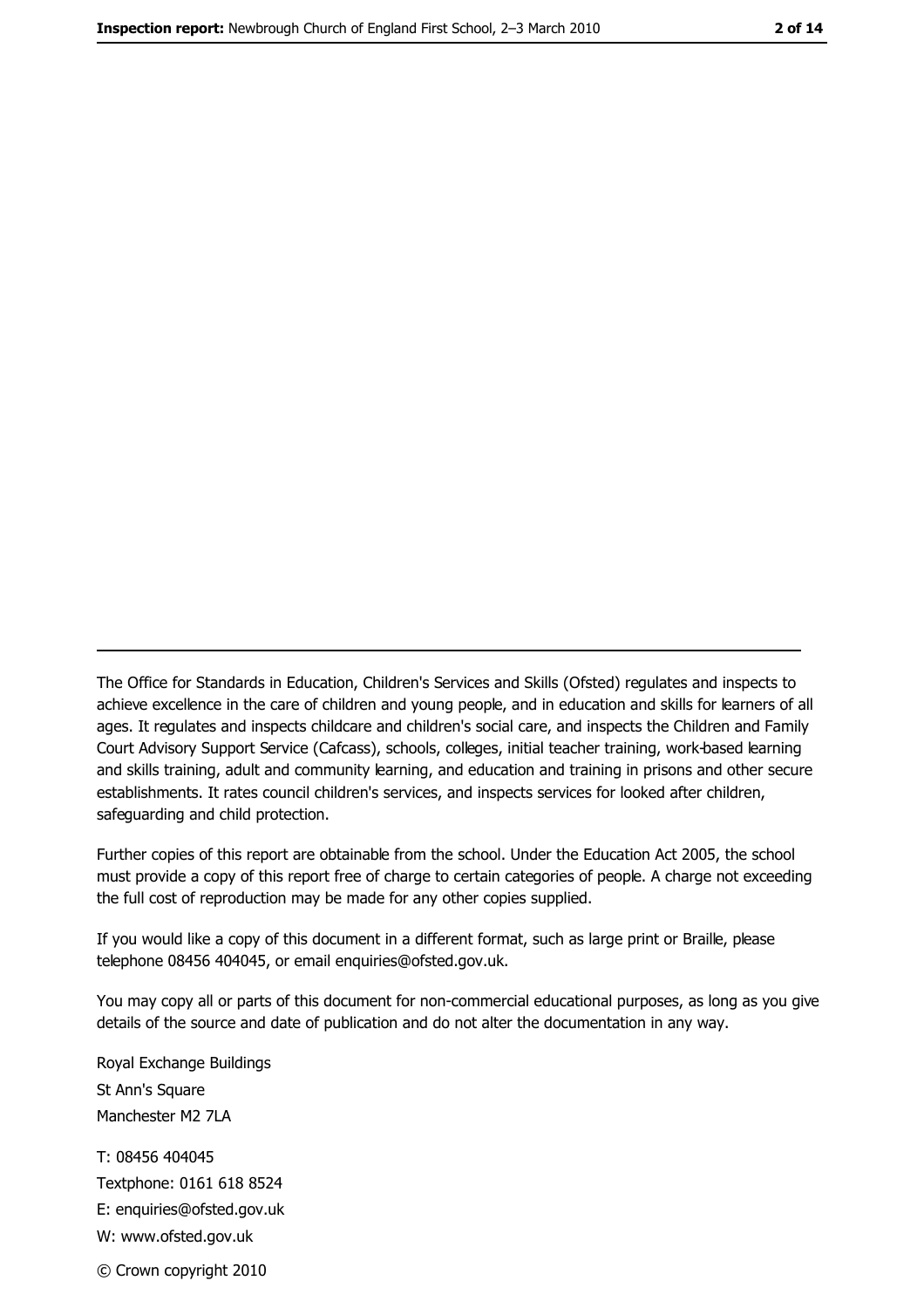# **Introduction**

This inspection was carried out by two additional inspectors. The inspectors visited nine lessons, observed four teachers and a visiting specialist music teacher. They held meetings with governors, staff, groups of pupils, and a representative of the local authority. They observed the school's work, and looked at the school's tracking data, pupils' work in books, the school improvement plan and documentation relating to the school's safeguarding procedures. Parents' views, as expressed in 58 questionnaires, were also considered.

The inspection team reviewed many aspects of the school's work. It looked in detail at the following:

- how well all pupils make progress from their starting points in the Nursery  $\blacksquare$
- the extent to which teachers' use of assessment information supports pupils'  $\blacksquare$ learning
- the impact of recent changes to the curriculum through the school's partnership  $\blacksquare$ with neighbouring schools
- the impact of new leadership on school development.  $\blacksquare$

## Information about the school

The school is smaller than average. All pupils are from White British backgrounds and none speaks English as an additional language. The proportion of pupils eligible for free school meals is below average. The school has fewer pupils with special educational needs and/or disabilities or with a statement of special educational needs than is usual. Children in the Early Years Foundation Stage start in Nursery in the term after their third birthday and remain in the Early Years Foundation Stage till the end of the Reception dass. The school holds a number of awards induding the Healthy School Award and the Artsmark. The school is member of the West Tyne Church Federation, which indudes five other schools. A new headteacher took up post 18 months ago.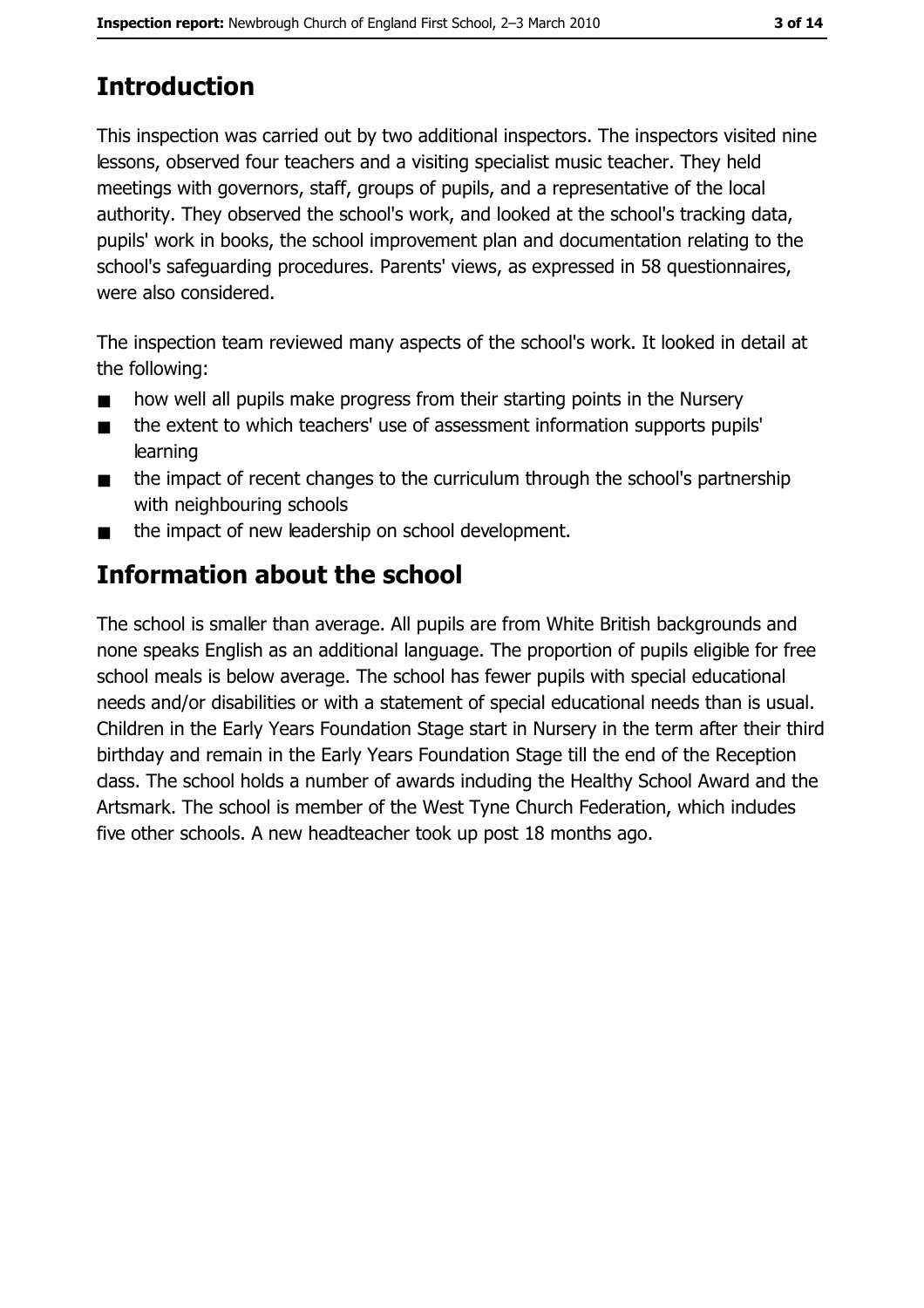## **Inspection judgements**

#### Overall effectiveness: how good is the school?

#### The school's capacity for sustained improvement

#### **Main findings**

This is a good school which has some outstanding features. It ensures that pupils make good overall progress from the time they start in Nursery until they leave in Year 4. The vast majority of pupils reach the level expected for their age by the end of Year 4, and each year a good proportion exceeds this level. Results in national assessments since the last inspection show that at the end of Year 2, pupils' performance is above the national average. Children in the Early Years Foundation Stage make good and sometimes excellent progress. They get off to a very good start in their learning because the provision here is outstanding.

Pupils are happy in school, as their good attendance testifies. They enjoy learning and are caring and supportive of each other. Although the vast majority behave well, there is a very small minority of pupils whose behaviour sometimes slows the learning of others when it is not well managed. Pupils feel safe in school because they have been taught well to assess risks to their well-being and they know that adults will respond promptly to their concerns. They enjoy a good curriculum which is developing well through excellent partnerships with other schools, to give pupils plenty of opportunities for independent work and collaboration. All of these things contribute to preparing pupils well for the next stage of learning.

Teachers provide a good range of practical activities which stimulate pupils' enthusiasm and make them want to learn. They expect pupils to work hard and they do. While assessment procedures are satisfactory, teachers' use of assessment information does not contribute enough to planning the next steps in learning for all pupils, especially the more able. Marking and feedback are regular but a weakness is in written feedback, which does not give pupils enough guidance on how to improve. Pupils are well cared for and supported in school. Staff are vigilant and raise concerns whenever they see changes in a pupil's mood or performance. A strength of the provision is the way the school responds promptly to pupils' special educational needs and/or disabilities by enlisting the support of external agencies.

Leadership and management are good in identifying areas for improvement and in working collaboratively to bring about improvement in this small school. Good teamwork between staff, and staff and governors, is helping the school to increase the pace of progress as each group becomes more expert and confident. Morale is good and staff feel valued for the contribution they make to school improvement. Governors ensure that the school exceeds the requirements for safeguarding and that aspects of the school's practice are excellent. The school has demonstrated a good capacity for improvement since the last inspection: above average standards have been maintained; the environment, especially outdoors, has improved; and the curriculum is developing

| 7  |  |
|----|--|
| ν. |  |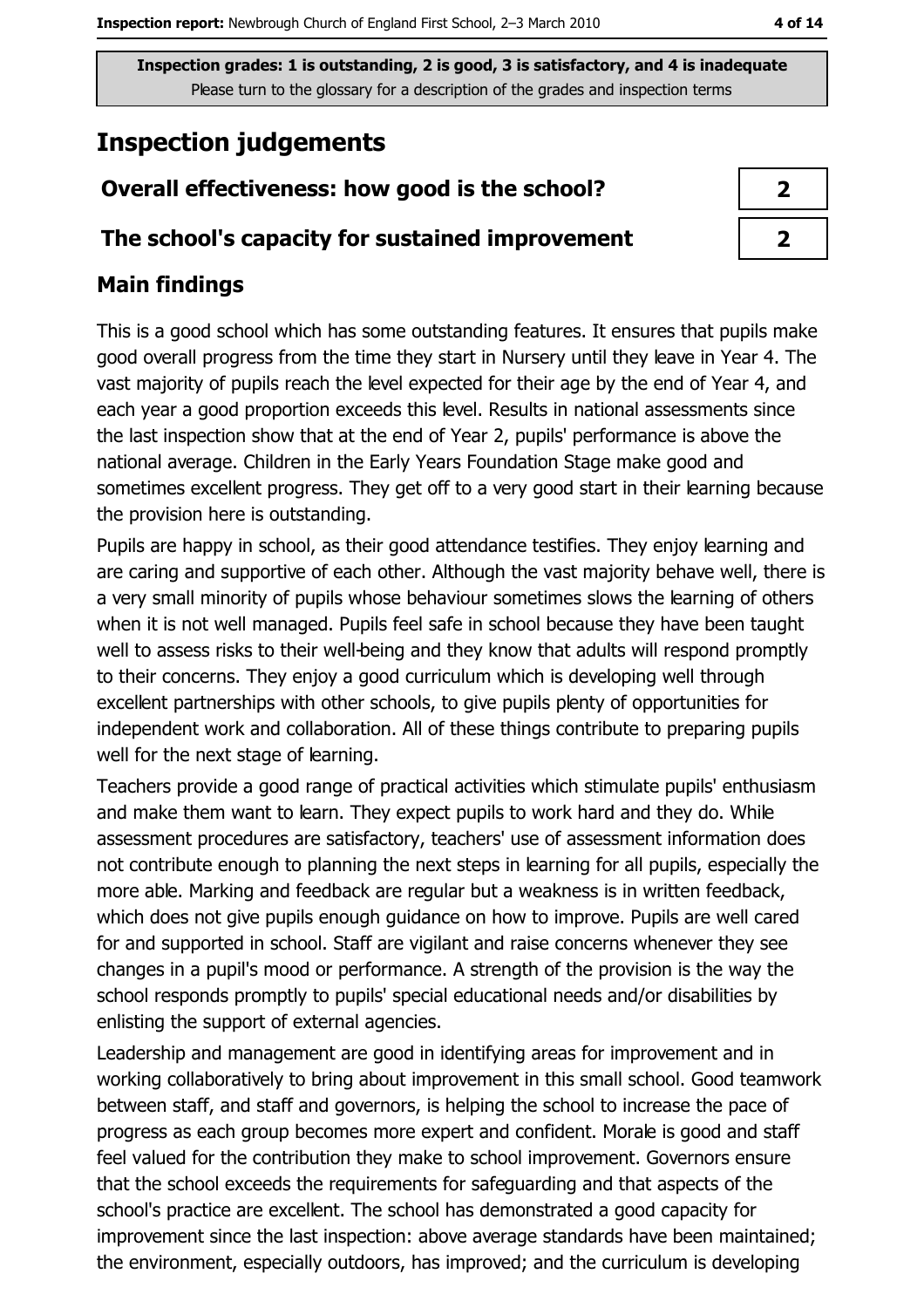well. The school knows itself well. In view of this, the school is well placed for further improvement.

#### What does the school need to do to improve further?

- Further improve teachers' use of assessment information so that:  $\blacksquare$ 
	- teachers use this information to provide a good level of challenge for all pupils, especially the more able
	- teachers provide effective written feedback to pupils on how to improve their work.
- Improve the management of the few pupils whose behaviour disrupts the learning of others.

#### **Outcomes for individuals and groups of pupils**

Pupils of all abilities, induding those with special educational needs and/or disabilities, make good progress from their different starting points because they enjoy school and have positive attitudes to learning. They work hard in lessons, especially when they are given scope to learn independently. They move from having a level of skills typically expected for their age when they start school to above average attainment in national assessments by the end of Year 2. School data and inspection evidence shows that pupils in Year 4 have maintained the good standards they achieved in Year 2. The vast majority are on course to reach the expected level for their age by the end of the year, and a good proportion are on course to exceed this.

Pupils say they feel safe in school and they know what steps to take if they have concerns. They say that bullying is not an issue and if it does occur teachers will deal with it quickly. Pupils have a good understanding of a healthy lifestyle, they eat sensibly and enjoy taking plenty of vigorous exercise in the exciting playgrounds that the school has developed. The vast majority of pupils behave well, in dass and around school. They are kind and considerate, and support each other well in lessons. However, a very small minority of pupils with behavioural difficulties occasionally disrupt lessons, which reduces the rate of learning for other pupils. The school already has plans in hand to review its behaviour policy and procedures, and to improve the consistency of behaviour management across the school. Pupils are proud to contribute to the life of the school through the school council, though in discussion older pupils said they would enjoy more responsibilities for looking after others and helping to run the school. Again, the school has plans in hand to develop a 'buddy system' to provide opportunities for older pupils to care for younger ones. By the time they leave the school in Year 4, pupils' spiritual, moral, social and cultural development is good. Pupils are well prepared with basic skills, good attendance patterns and a strong sense of teamwork to succeed in the next stage of learning.

 $\overline{2}$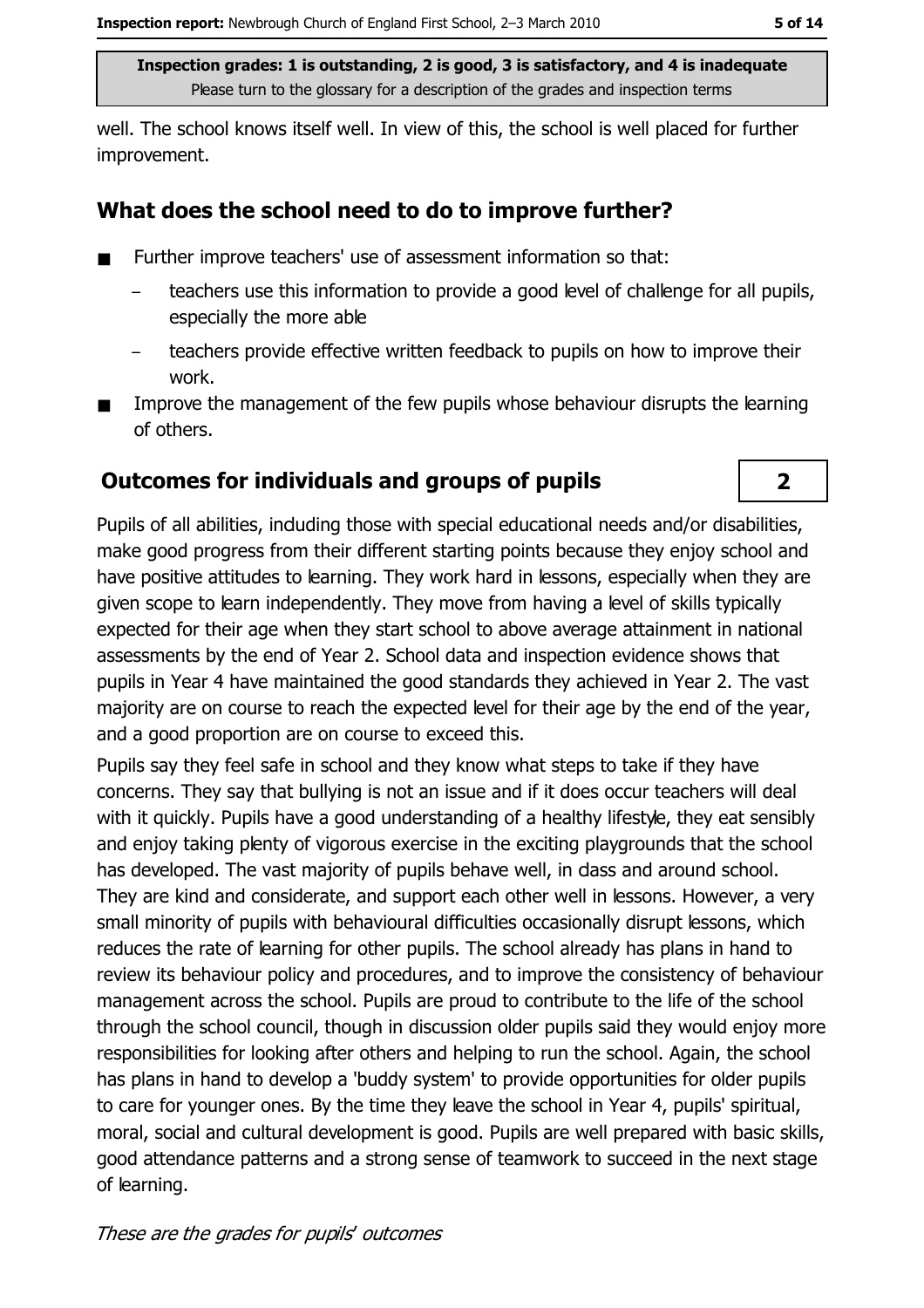| Pupils' achievement and the extent to which they enjoy their learning                                                     |                         |  |  |
|---------------------------------------------------------------------------------------------------------------------------|-------------------------|--|--|
| Taking into account:<br>Pupils' attainment <sup>1</sup>                                                                   | $\overline{2}$          |  |  |
| The quality of pupils' learning and their progress                                                                        | $\mathcal{P}$           |  |  |
| The quality of learning for pupils with special educational needs and/or<br>disabilities and their progress               | $\overline{2}$          |  |  |
| The extent to which pupils feel safe                                                                                      | $\overline{\mathbf{2}}$ |  |  |
| <b>Pupils' behaviour</b>                                                                                                  | $\mathbf{2}$            |  |  |
| The extent to which pupils adopt healthy lifestyles                                                                       | 2                       |  |  |
| The extent to which pupils contribute to the school and wider community                                                   |                         |  |  |
| The extent to which pupils develop workplace and other skills that will<br>contribute to their future economic well-being |                         |  |  |
| Taking into account:<br>Pupils' attendance <sup>1</sup>                                                                   | 2                       |  |  |
| The extent of pupils' spiritual, moral, social and cultural development                                                   | 2                       |  |  |

#### How effective is the provision?

Teachers have a good understanding of how pupils learn. They have good relationships with pupils, make dear their expectations of hard work and give good support to individuals whenever they need it. This in turn ensures that pupils work hard to please their teachers. Teachers' use of questions is not consistently effective in developing pupils' thinking further or in assessing their understanding of ideas and strategies. Teaching assistants make a good contribution to the learning of all pupils, especially those with special educational needs and/or disabilities. They are skilled at supporting pupils while encouraging them to do the work set by themselves. This ensures that these pupils feel the same sense of achievement as others in their dass. This was dear in a group working on the Read Write Inc programme. The assessment of pupils' progress, though improving, is variable in quality and does not contribute enough to planning the next steps for pupils, especially the more able. Assessment information is not always used with enough precision to set the correct level of challenge for these pupils. The school is aware of these inconsistencies and improving assessment is one of its current priorities. Marking and feedback to pupils does not always make dear to pupils how they can improve. Not enough attention is given to improving the quality of pupils' written work, which is too often marred by untidy and poor presentation. The curriculum is well planned to ensure that it is relevant to the age of pupils, engages their interest and helps them make good progress in basic skills. Visits to the Beamish

 $1$  The grades for attainment and attendance are: 1 is high; 2 is above average; 3 is broadly average; and 4 is low.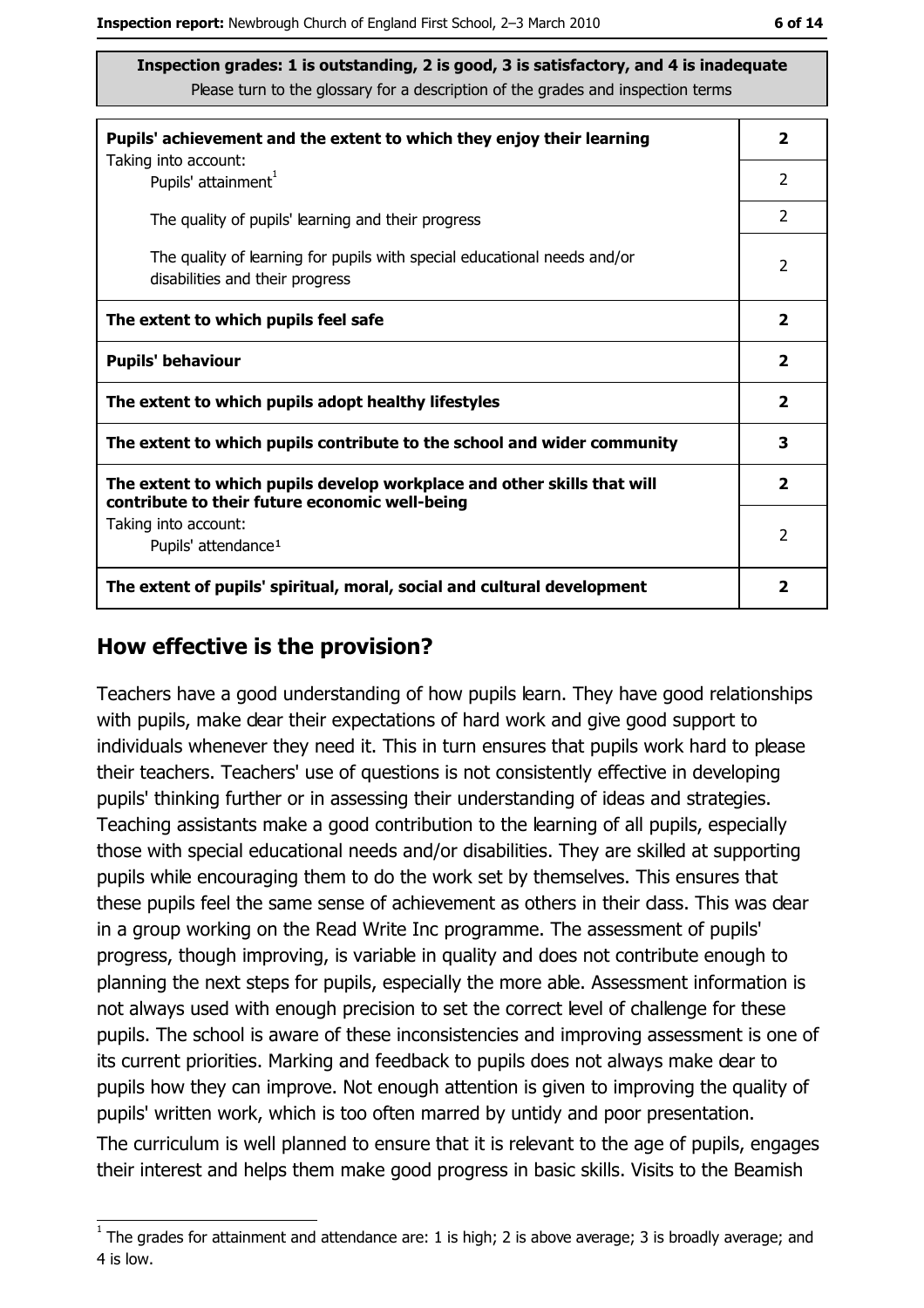museum and other sites enrich their learning, while many visitors share their specialist knowledge and expertise to enhance pupils' skills and extend their horizons. Pupils have much enjoyed working with a local theatre group to improve their writing skills this year. Excellent partnerships, with the local federation of schools, have provided a wealth of learning activities through the well-planned sharing of good resources. This has allowed this small school to provide specialist teaching in French, music, induding learning a musical instrument, physical education and religious education; all of which are thoroughly enjoyed by pupils. Recent initiatives to develop a more creative curriculum are beginning to impact well on pupils' learning in the broader curriculum. Clear links are made between subjects and pupils are given more opportunity to plan and direct their own learning. This, together with the development of good team skills, is making a strong contribution to their personal development.

Pupils are well cared for and supported to do well in school. Staff know their pupils and all adults work dosely to provide a safe, secure environment for learning and play. The school's response to pupils with identified special educational needs and/or disabilities or emotional and behavioural difficulties is excellent. Their needs are indentified early and prompt action by the special educational needs coordinator ensures specialist support is made available. One parental comment speaks for several, 'The school has done everything possible to accommodate my child's difficulties. This is testament to the excellent practice in the Early Years Foundation Stage.'

|  |  | These are the grades for the quality of provision |
|--|--|---------------------------------------------------|
|  |  |                                                   |

| The quality of teaching                                                                                    |  |
|------------------------------------------------------------------------------------------------------------|--|
| Taking into account:<br>The use of assessment to support learning                                          |  |
| The extent to which the curriculum meets pupils' needs, including, where<br>relevant, through partnerships |  |
| The effectiveness of care, guidance and support                                                            |  |

#### How effective are leadership and management?

The headteacher has created a strong team since taking over leadership of the school. All staff are committed to improving the provision in the school, as seen in the good development of the curriculum and developments to the way that pupils learn. Staff willingly take on responsibilities, monitor the work of the school and have an accurate picture of its main strengths and weaknesses. The headteacher's heavy teaching commitment has restricted her opportunities for monitoring and evaluating standards, for example, through the scrutiny of pupils' books, which has allowed some weaker practice, such as some poor presentation of work, to go unnoticed. The school's provision for safeguarding pupils is excellent. All systems and procedures are of good quality and vulnerable pupils are especially well cared for. The headteacher and staff ensure the safe transfer of pupils to and from the dining hall, which is situated across a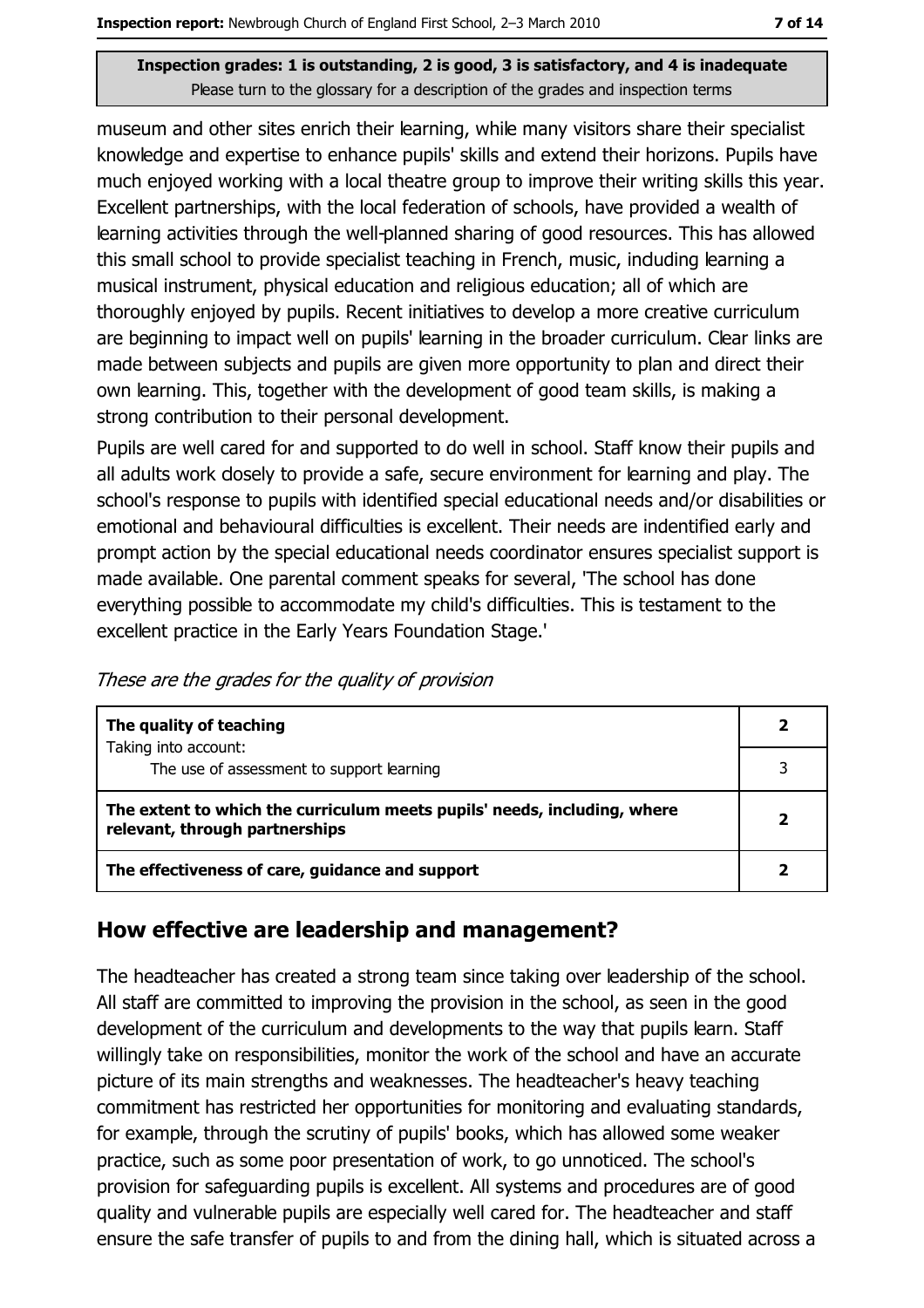road from the school. The school promotes equal opportunities well by providing the support and encouragement to allow all pupils to make the same good progress. Governors give good support to the school's development. They fulfil their responsibilities well. They are ambitious to do even better and to this end have undertaken a review of their skills and have planned training to ensure that the governing body is well equipped to monitor and evaluate the work of the school with greater accuracy. The school's promotion of community cohesion is satisfactory. There are strengths in the development of play and recreational facilities for the local community. Links with communities further afield to develop pupils' understanding of the diversity of society are underdeveloped. However, the school has registered with the Linking Schools Network and the British Council to improve these links.

|  |  | These are the grades for leadership and management |  |  |
|--|--|----------------------------------------------------|--|--|
|  |  |                                                    |  |  |
|  |  |                                                    |  |  |
|  |  |                                                    |  |  |

| The effectiveness of leadership and management in embedding ambition and<br>driving improvement                                                                     | 2            |
|---------------------------------------------------------------------------------------------------------------------------------------------------------------------|--------------|
| Taking into account:<br>The leadership and management of teaching and learning                                                                                      | 3            |
| The effectiveness of the governing body in challenging and supporting the<br>school so that weaknesses are tackled decisively and statutory responsibilities<br>met | 2            |
| The effectiveness of the school's engagement with parents and carers                                                                                                | 3            |
| The effectiveness of partnerships in promoting learning and well-being                                                                                              | 1            |
| The effectiveness with which the school promotes equality of opportunity and<br>tackles discrimination                                                              | $\mathbf{z}$ |
| The effectiveness of safeguarding procedures                                                                                                                        | 1            |
| The effectiveness with which the school promotes community cohesion                                                                                                 | 3            |
| The effectiveness with which the school deploys resources to achieve<br>value for money                                                                             | 2            |

## **Early Years Foundation Stage**

Children start in the Nursery with skills that are broadly typical for their age and by the end of Reception most achieve above average standards. Well planned and exciting learning opportunities fire children's enthusiasm and give them an excellent start to learning. In the Nursery, a strong emphasis on developing children's personal and social skills helps them to settle in quickly and become confident, independent learners. These skills are further developed when children move into Reception and form the basis of the rapid progress they make throughout their time in the Early Years Foundation Stage. Children's welfare, safety and well-being are given the highest priority. Every child is well known to staff through careful observation and regular discussion with parents.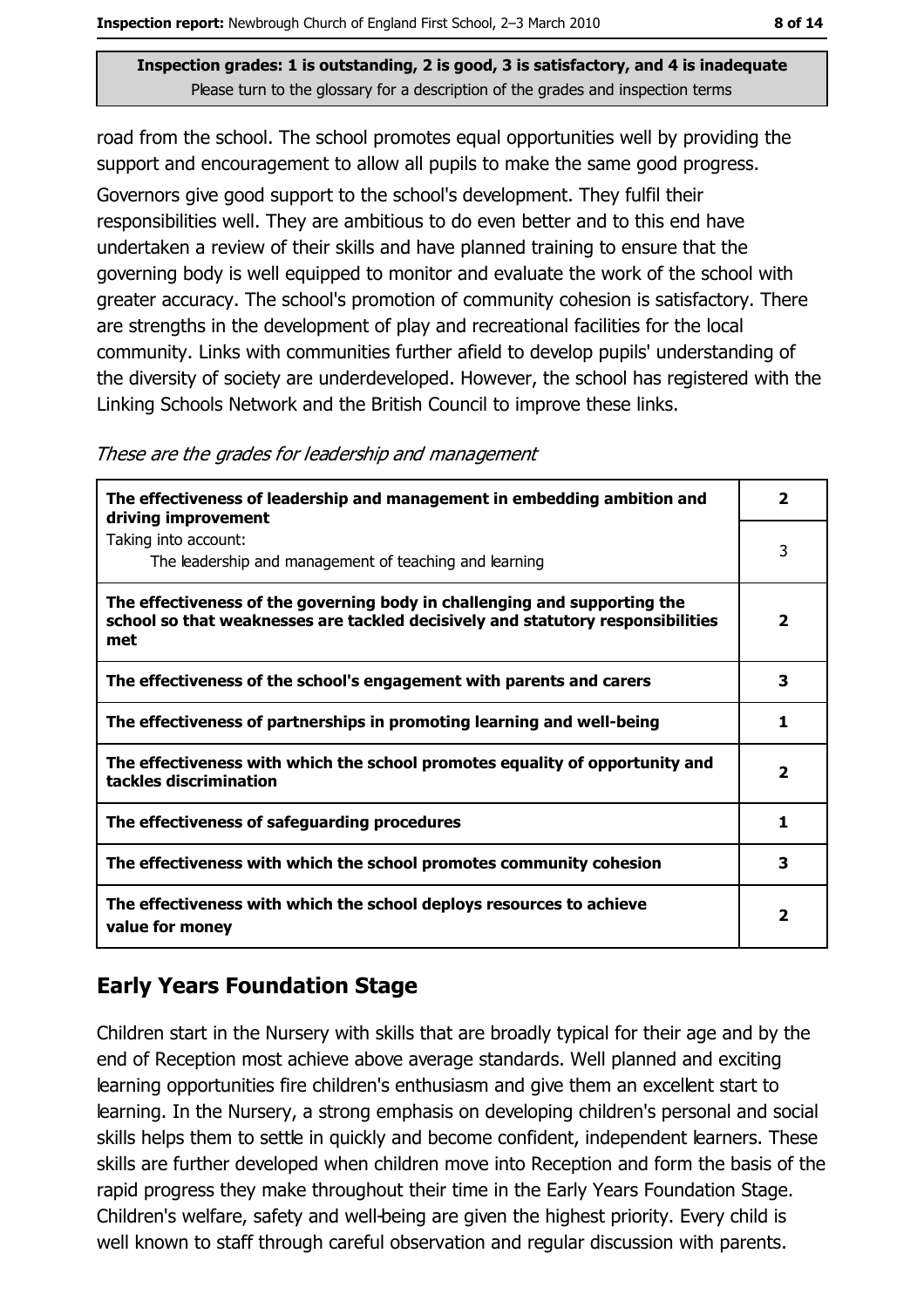Each child is treated as an individual and has their needs met through skilful planning to help them make the next steps in all areas of their learning.

Learning journals, which record each child's progress and experiences, are highly valued by parents who say that they make them feel truly involved in their children's learning. Parents are delighted with the links that staff make with them and are full of praise for how well their children are cared for and progress. Teaching is outstanding, because staff have very good knowledge of how young children learn and what they need to learn next. Excellent learning about letter sounds in both Nursery and Reception demonstrate how well teachers develop the skills of all children. Outstanding leadership, based on expert knowledge and understanding of the Early Years Foundation Stage requirements, promotes excellent teamwork by valuing the contribution of every individual, setting high standards and having high expectations of what colleagues can do.

These are the grades for the Early Years Foundation Stage

| <b>Overall effectiveness of the Early Years Foundation Stage</b>                             |  |
|----------------------------------------------------------------------------------------------|--|
| Taking into account:<br>Outcomes for children in the Early Years Foundation Stage            |  |
| The quality of provision in the Early Years Foundation Stage                                 |  |
| The effectiveness of leadership and management of the Early Years<br><b>Foundation Stage</b> |  |

## **Views of parents and carers**

While the majority of parents and carers hold favourable views of the school, a significant minority would appreciate more regular communication, especially about their children's learning and progress, and school events. Inspectors agree that newsletters to parents and carers are not as frequent as is seen in most schools, but that information about pupils' progress is provided satisfactorily. A small proportion of parents and carers have some concerns about behaviour. Inspectors found that the behaviour of most pupils is good, but that there are instances when a few pupils disrupt the learning of others. The school is aware of this issue and rightly is making improvements to teachers' behaviour management skills a priority for action.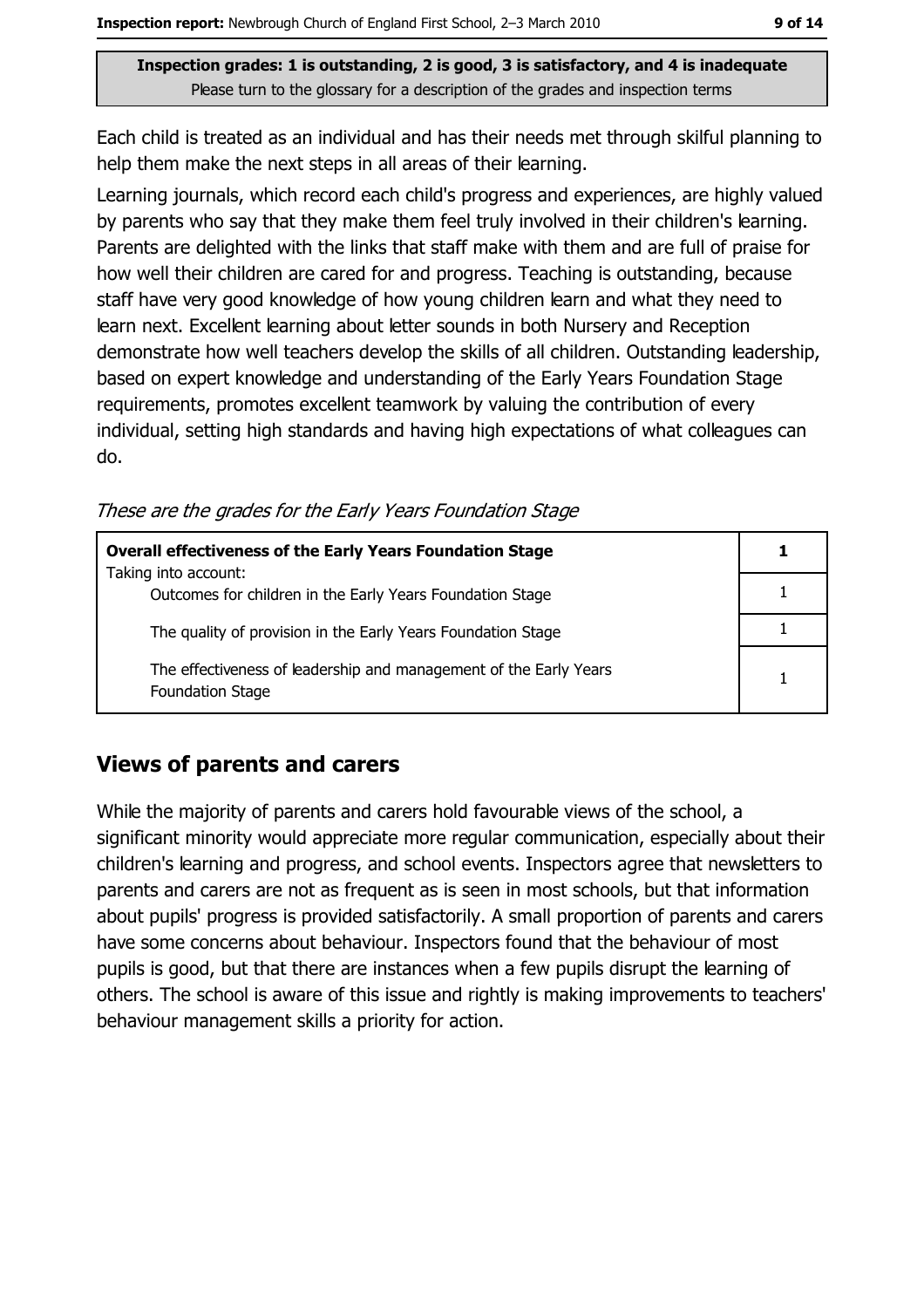## Responses from parents and carers to Ofsted's questionnaire

Ofsted invited all the registered parents and carers of pupils registered at Newbrough Church of England First School to complete a questionnaire about their views of the school.

In the questionnaire, parents and carers were asked to record how strongly they agreed with 13 statements about the school.

The inspector received 58 completed questionnaires by the end of the on-site inspection. In total, there are 70 pupils registered at the school.

| <b>Statements</b>                                                                                                                                                                                                                                       | <b>Strongly</b><br><b>Agree</b> |               | <b>Agree</b> |               | <b>Disagree</b> |                | <b>Strongly</b><br>disagree |                |
|---------------------------------------------------------------------------------------------------------------------------------------------------------------------------------------------------------------------------------------------------------|---------------------------------|---------------|--------------|---------------|-----------------|----------------|-----------------------------|----------------|
|                                                                                                                                                                                                                                                         | <b>Total</b>                    | $\frac{1}{2}$ | <b>Total</b> | $\frac{0}{0}$ | <b>Total</b>    | $\frac{0}{0}$  | <b>Total</b>                | $\frac{1}{2}$  |
| My child enjoys school                                                                                                                                                                                                                                  | 42                              | 72            | 15           | 26            | 0               | 0              | 1                           | $\overline{2}$ |
| The school keeps my child<br>safe                                                                                                                                                                                                                       | 44                              | 76            | 12           | 21            | $\overline{2}$  | 3              | 0                           | $\mathbf 0$    |
| The school informs me<br>about my child's progress                                                                                                                                                                                                      | 28                              | 48            | 22           | 38            | 8               | 14             | 0                           | $\mathbf 0$    |
| My child is making enough<br>progress at this school                                                                                                                                                                                                    | 31                              | 53            | 22           | 38            | $\mathbf{1}$    | $\overline{2}$ | 1                           | $\overline{2}$ |
| The teaching is good at this<br>school                                                                                                                                                                                                                  | 32                              | 55            | 23           | 40            | $\overline{2}$  | 3              | $\mathbf 0$                 | 0              |
| The school helps me to<br>support my child's learning                                                                                                                                                                                                   | 30                              | 52            | 20           | 34            | 5               | 9              | 0                           | $\bf{0}$       |
| The school helps my child to<br>have a healthy lifestyle                                                                                                                                                                                                | 40                              | 69            | 17           | 29            | $\mathbf{1}$    | $\overline{2}$ | 0                           | 0              |
| The school makes sure that<br>my child is well prepared for<br>the future (for example<br>changing year group,<br>changing school, and for<br>children who are finishing<br>school, entering further or<br>higher education, or<br>entering employment) | 31                              | 53            | 19           | 33            | $\overline{2}$  | 3              | $\overline{2}$              | 3              |
| The school meets my child's<br>particular needs                                                                                                                                                                                                         | 31                              | 53            | 23           | 40            | 3               | 5              | 1                           | $\overline{2}$ |
| The school deals effectively<br>with unacceptable behaviour                                                                                                                                                                                             | 30                              | 52            | 20           | 34            | 3               | 5              | $\overline{2}$              | 3              |
| The school takes account of<br>my suggestions and<br>concerns                                                                                                                                                                                           | 32                              | 55            | 15           | 26            | 4               | 7              | $\overline{4}$              | 7              |
| The school is led and<br>managed effectively                                                                                                                                                                                                            | 36                              | 62            | 10           | 17            | 5               | 9              | $\overline{4}$              | $\overline{7}$ |
| Overall, I am happy with my<br>child's experience at this<br>school                                                                                                                                                                                     | 37                              | 64            | 16           | 28            | 4               | 7              | $\mathbf{1}$                | $\overline{2}$ |

The table above summarises the responses that parents and carers made to each statement. The percentages indicate the proportion of parents and carers giving that response out of the total number of completed questionnaires. Where one or more parents and carers chose not to answer a particular question, the percentages will not add up to 100%.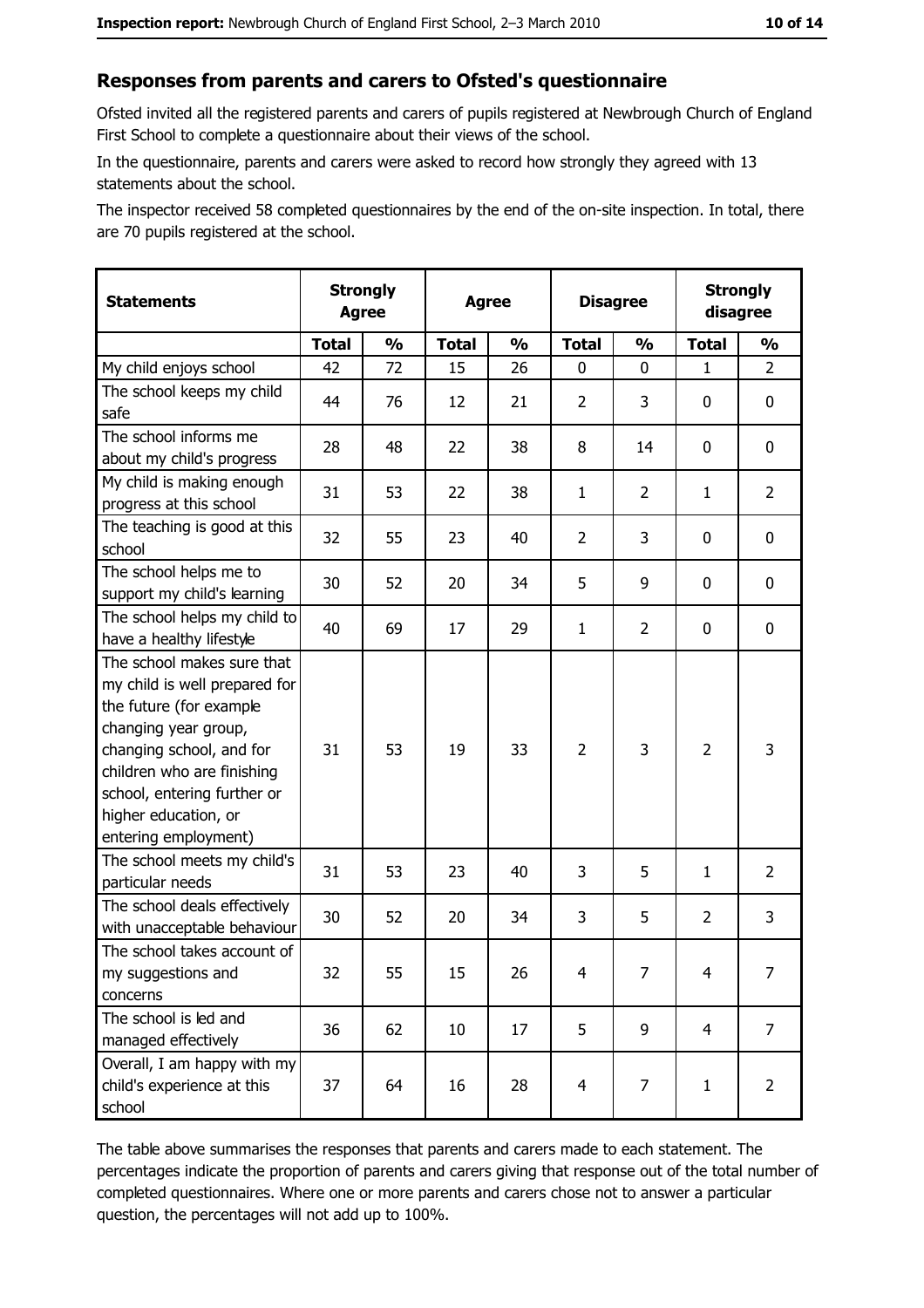# Glossary

| <b>Grade</b> | <b>Judgement</b> | <b>Description</b>                                                                                                                                                                                                               |
|--------------|------------------|----------------------------------------------------------------------------------------------------------------------------------------------------------------------------------------------------------------------------------|
| Grade 1      | Outstanding      | These features are highly effective. An oustanding<br>school provides exceptionally well for its pupils' needs.                                                                                                                  |
| Grade 2      | Good             | These are very positive features of a school. A school<br>that is good is serving its pupils well.                                                                                                                               |
| Grade 3      | Satisfactory     | These features are of reasonable quality. A satisfactory<br>school is providing adequately for its pupils.                                                                                                                       |
| Grade 4      | Inadequate       | These features are not of an acceptable standard. An<br>inadequate school needs to make significant<br>improvement in order to meet the needs of its pupils.<br>Ofsted inspectors will make further visits until it<br>improves. |

## What inspection judgements mean

#### Overall effectiveness of schools inspected between September 2007 and July 2008

|                       | Overall effectiveness judgement (percentage of<br>schools) |      |                     |                   |
|-----------------------|------------------------------------------------------------|------|---------------------|-------------------|
| <b>Type of school</b> | <b>Outstanding</b>                                         | Good | <b>Satisfactory</b> | <b>Inadequate</b> |
| Nursery schools       | 39                                                         | 58   | 3                   | 0                 |
| Primary schools       | 13                                                         | 50   | 33                  | 4                 |
| Secondary schools     | 17                                                         | 40   | 34                  | 9                 |
| Sixth forms           | 18                                                         | 43   | 37                  | $\overline{2}$    |
| Special schools       | 26                                                         | 54   | 18                  | $\overline{2}$    |
| Pupil referral units  | 7                                                          | 55   | 30                  | 7                 |
| All schools           | 15                                                         | 49   | 32                  | 5                 |

New school inspection arrangements were introduced on 1 September 2009. This means that inspectors now make some additional judgements that were not made previously.

The data in the table above were reported in The Annual Report of Her Majesty's Chief Inspector of Education, Children's Services and Skills 2007/08.

Percentages are rounded and do not always add exactly to 100. Secondary school figures indude those that have sixth forms, and sixth form figures indude only the data specifically for sixth form inspection judgements.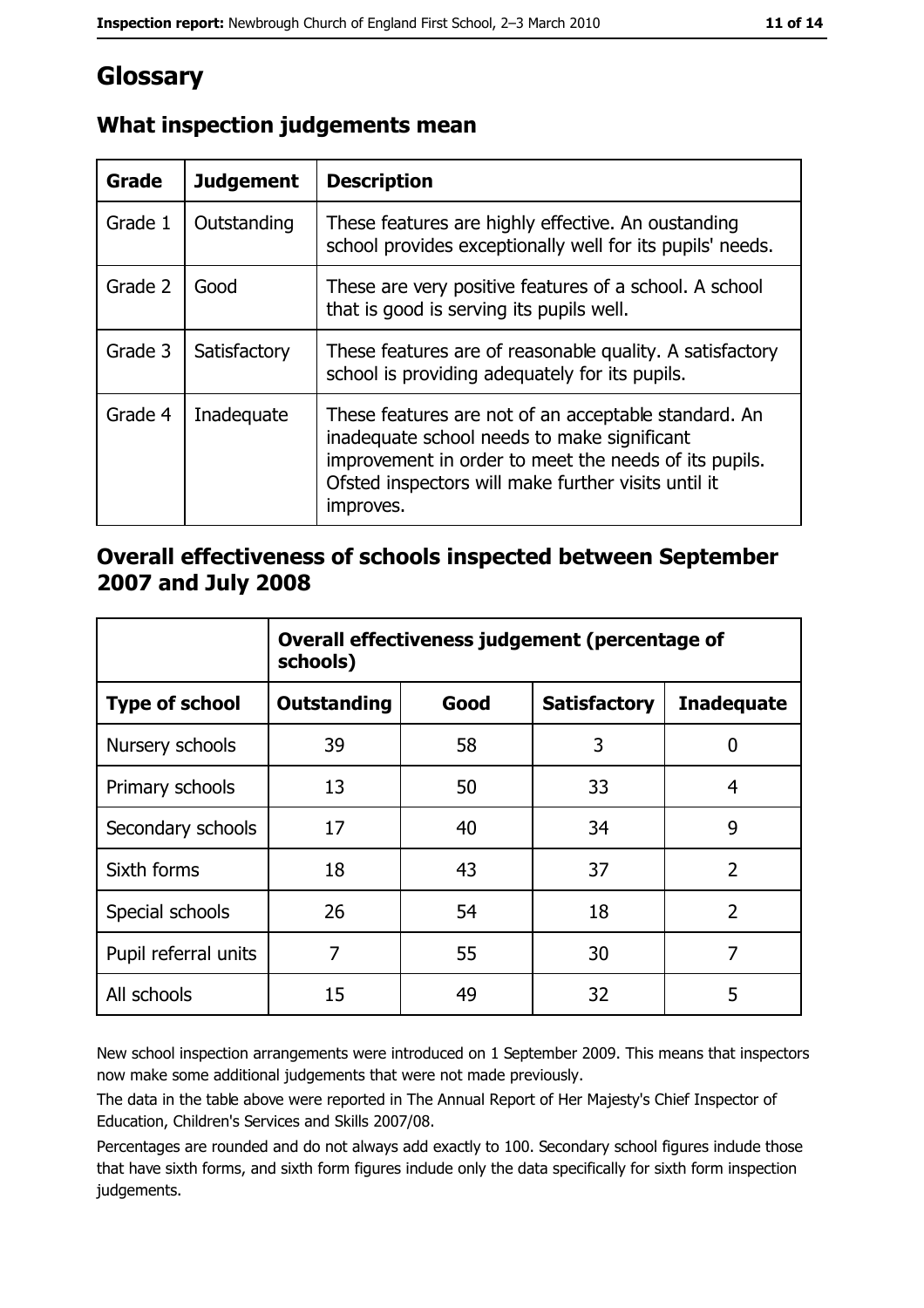# **Common terminology used by inspectors**

| Achievement:                  | the progress and success of a pupil in<br>their learning, development or training.                                                                                                                                                                                                                          |  |  |
|-------------------------------|-------------------------------------------------------------------------------------------------------------------------------------------------------------------------------------------------------------------------------------------------------------------------------------------------------------|--|--|
| Attainment:                   | the standard of the pupils' work shown by<br>test and examination results and in<br>lessons.                                                                                                                                                                                                                |  |  |
| Capacity to improve:          | the proven ability of the school to<br>continue improving. Inspectors base this<br>judgement on what the school has<br>accomplished so far and on the quality of<br>its systems to maintain improvement.                                                                                                    |  |  |
| Leadership and management:    | the contribution of all the staff with<br>responsibilities, not just the headteacher,<br>to identifying priorities, directing and<br>motivating staff and running the school.                                                                                                                               |  |  |
| Learning:                     | how well pupils acquire knowledge,<br>develop their understanding, learn and<br>practise skills and are developing their<br>competence as learners.                                                                                                                                                         |  |  |
| <b>Overall effectiveness:</b> | inspectors form a judgement on a school's<br>overall effectiveness based on the findings<br>from their inspection of the school. The<br>following judgements, in particular,<br>influence what the overall effectiveness<br>judgement will be.                                                              |  |  |
|                               | The school's capacity for sustained<br>improvement.<br>Outcomes for individuals and groups<br>of pupils.<br>The quality of teaching.<br>The extent to which the curriculum<br>meets pupil's needs, induding where<br>relevant, through partnerships.<br>The effectiveness of care, guidance<br>and support. |  |  |
| Progress:                     | the rate at which pupils are learning in<br>lessons and over longer periods of time. It<br>is often measured by comparing the<br>pupils' attainment at the end of a key<br>stage with their attainment when they<br>started.                                                                                |  |  |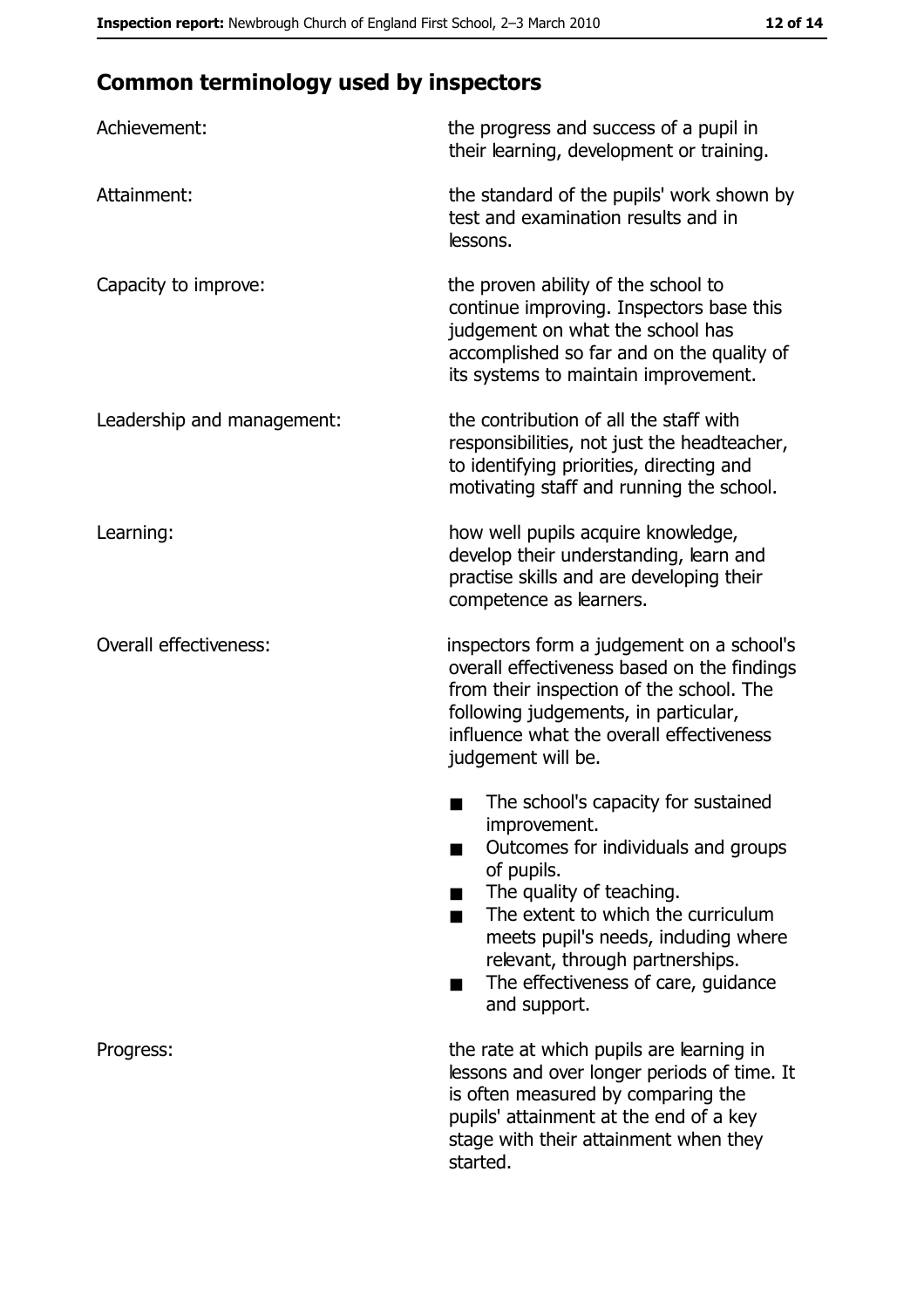This letter is provided for the school, parents and carers to share with their children. It describes Ofsted's main findings from the inspection of their school.



4 March 2010

Dear Children

Inspection of Newbrough Church of England First School, Hexham, NE47 5AQ

Thank you for the friendly welcome you gave to Mrs Beckett and me when we visited your school recently. We enjoyed seeing you at work and play, and found what you told us about your school very helpful. We think yours in a good school and here are some of the reasons why.

- You work hard, make good progress and achieve well, and by Year 4 you are nearly  $\blacksquare$ all reaching the level expected for your age, and some of you exceed this level.
- You develop good personal skills, that prepare you well for the future, though we  $\blacksquare$ think that some of you could be supported to behave better in some lessons.
- You are well taught and have a good curriculum which lets you learn independently  $\blacksquare$ and enjoy your learning a great deal. Your school makes excellent links with other schools to enrich your learning.
- You are well cared for and supported in school. You told us that teachers take good  $\blacksquare$ care of you and we agree; everyone gets the chance to do well.
- Your headteacher, staff and governors do a good job in running the school. They  $\blacksquare$ are careful to find out what needs to improve and then they do something about it.

There are just a few things we think your school needs to do to get even better. One is to make sure all pupils are well behaved in all lessons, as nearly all of you are. Another is for teachers to check carefully how well you are doing so they can plan challenging work, which we know you enjoy. Finally, we think teachers should write in your books what you need to do to improve your work, so you get even better than you are now.

Mrs Beckett and I wish you a very happy and successful year.

Yours sincerely Mrs Moira Fitzpatrick

Lead inspector